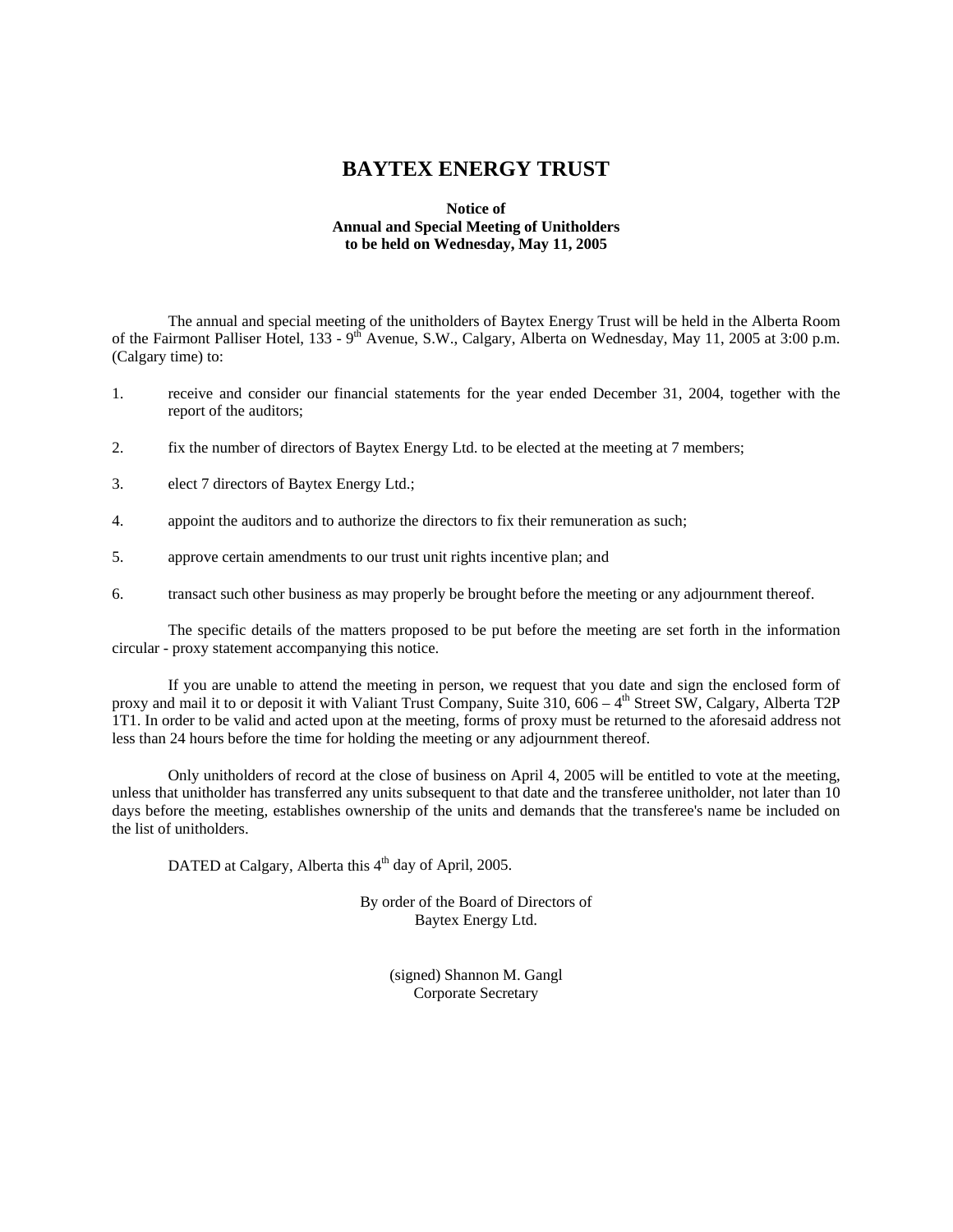# **BAYTEX ENERGY TRUST**

# **Information Circular - Proxy Statement for the Annual and Special Meeting to be held on May 11, 2005**

# **PROXIES**

#### **Solicitation of Proxies**

This information circular - proxy statement is furnished in connection with the solicitation of proxies for use at the annual and special meeting of the unitholders of Baytex Energy Trust to be held on May 11, 2005 in the Alberta Room of the Fairmont Palliser Hotel, located at 133 - 9<sup>th</sup> Avenue, S.W., Calgary, Alberta and at any adjournment thereof. Forms of proxy must be addressed to and reach Valiant Trust Company, Suite 310, 606 -  $4<sup>th</sup>$ Street S.W., Calgary, Alberta T2P 1T1, not less than 24 hours before the time for holding the meeting or any adjournment thereof. Only unitholders of record at the close of business on April 4, 2005 will be entitled to vote at the meeting, unless that unitholder has transferred any trust units subsequent to that date and the transferee unitholder, not later than ten days before the meeting, establishes ownership of the trust units and demands that the transferee's name be included on the list of unitholders.

We have two outstanding types of securities that entitle holders to vote generally at meetings of unitholders, being trust units and special voting units. Each trust unit outstanding on the record date is entitled to one vote. A single special voting unit was issued to Valiant Trust Company as trustee under a Voting and Exchange Trust Agreement for the benefit of holders of exchangeable shares issued by our subsidiary, Baytex Energy Ltd. ("Baytex") in connection with a plan of arrangement which was effective September 2, 2003. This special voting unit is entitled to one vote for each exchangeable share outstanding on the record date. The trust units and the special voting unit vote together as a single class on all matters. Valiant Trust Company is required to vote the special voting unit in the manner that holders of exchangeable shares instruct, and to abstain from voting on the exchangeable shares for which Valiant Trust Company does not receive instructions.

The instrument appointing a proxy must be in writing and must be executed by you or your attorney authorized in writing or, if you are a corporation, under your corporate seal or by a duly authorized officer or attorney of the corporation.

The persons named in the enclosed form of proxy are officers of Baytex. **As a unitholder you have the right to appoint a person, who need not be a unitholder, to represent you at the meeting**. To exercise this right you should insert the name of the desired representative in the blank space provided on the form of proxy and strike out the other names or submit another appropriate proxy.

# **Advice to Beneficial Holders of Trust Units**

The information set forth in this section is of significant importance to you if you do not hold your trust units in your own name. Only proxies deposited by unitholders whose names appear on our records as the registered holders of trust units can be recognized and acted upon at the meeting. If trust units are listed in your account statement provided by your broker, then in almost all cases those trust units will not be registered in your name on our records. Such trust units will likely be registered under the name of your broker or an agent of that broker. In Canada, the vast majority of such trust units are registered under the name of CDS & Co., the registration name for The Canadian Depository for Securities Limited, which acts as nominees for many Canadian brokerage firms. Trust units held by your broker or their nominee can only be voted upon your instructions. Without specific instructions, your broker or their nominee is prohibited from voting your trust units.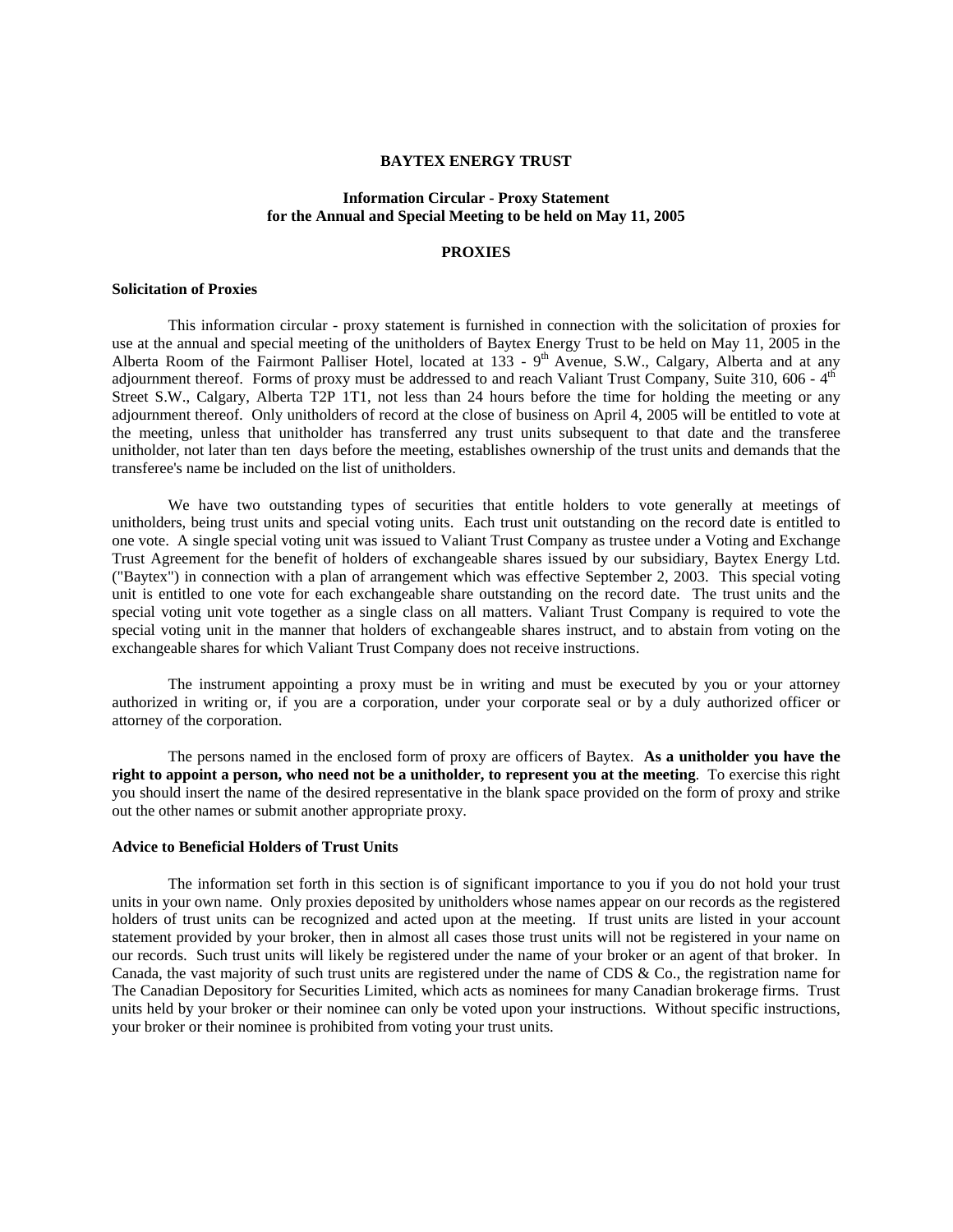Applicable regulatory policy requires your broker to seek voting instructions from you in advance of the meeting. Every broker has its own mailing procedures and provides its own return instructions, which you should carefully follow in order to ensure that your trust units are voted at the meeting. Often, the form of proxy supplied by your broker is identical to the form of proxy provided to registered unitholders. However, its purpose is limited to instructing the registered unitholder how to vote on your behalf. The majority of brokers now delegate responsibility for obtaining instructions from clients to ADP Investor Communication ("ADP") or another intermediary. If you receive a voting instruction form from ADP or another intermediary it cannot be used as a proxy to vote trust units directly at the meeting as the proxy must be returned (or otherwise reported as provided in the voting instruction form) as described in the voting instruction form well in advance of the meeting in order to have the trust units voted.

#### **Revocability of Proxy**

You may revoke your proxy at any time prior to a vote. If you or the person you give your proxy attends personally at the meeting you or such person may revoke the proxy and vote in person. In addition to revocation in any other manner permitted by law, a proxy may be revoked by an instrument in writing executed by you or your attorney authorized in writing or, if you are a corporation, under your corporate seal or by a duly authorized officer or attorney of the corporation. To be effective the instrument in writing must be deposited either at our head office at any time up to and including the last business day before the day of the meeting, or any adjournment thereof, at which the proxy is to be used, or with the chairman of the meeting on the day of the meeting, or any adjournment thereof.

#### **Persons Making the Solicitation**

**This solicitation is made on behalf of our management**. We will bear the costs incurred in the preparation and mailing of the form of proxy, notice of annual and special meeting and this information circular proxy statement. In addition to mailing forms of proxy, proxies may be solicited by personal interviews, or by other means of communication, by our directors, officers and employees who will not be remunerated therefor.

#### **Exercise of Discretion by Proxy**

The trust units represented by proxy in favour of management nominees will be voted on any poll at the meeting. Where you specify a choice with respect to any matter to be acted upon the trust units will be voted on any poll in accordance with the specification so made. If you do not provide instructions, your trust units will be voted in favour of the matters to be acted upon as set out herein. The persons appointed under the form of proxy which we have furnished are conferred with discretionary authority with respect to amendments or variations of those matters specified in the form of proxy and notice of annual and special meeting and with respect to any other matters which may properly be brought before the meeting or any adjournment thereof. At the time of printing this information circular - proxy statement, we know of no such amendment, variation or other matter.

#### **Voting By Holders Of Exchangeable Shares**

Valiant Trust Company holds one special voting unit for holders of exchangeable shares. The special voting unit is entitled to a number of votes at the meeting equal to the aggregate number of outstanding exchangeable shares. Each holder of exchangeable shares is entitled to give Valiant Trust Company voting instructions for a number of votes equal to the number of that holder's exchangeable shares. A voting direction is the means by which you may authorize the voting of your voting rights at the meeting. Valiant Trust Company will exercise each vote only as you directed on the voting direction. In the absence of your instructions to voting, Valiant Trust Company will not exercise your votes. You may also instruct Valiant Trust Company to give a proxy entitling your designee to vote personally the relevant number of votes or to grant to our management a proxy to vote those votes. The procedures for holders of exchangeable shares to instruct Valiant Trust Company about voting at the meeting are explained in the "Voting Direction for Holders of Exchangeable Shares" that has been provided to holders of exchangeable shares with this information circular – proxy statement.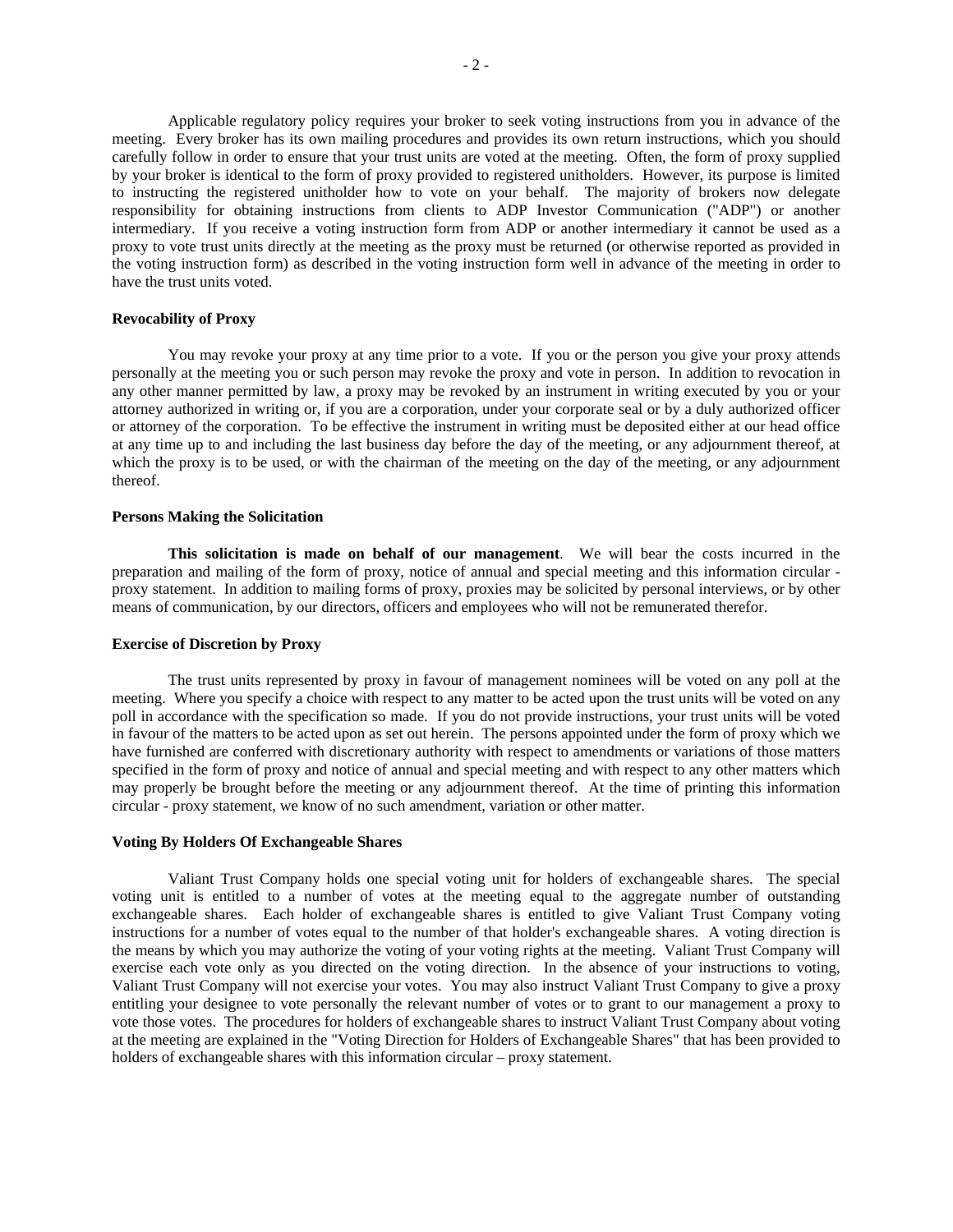# **VOTING UNITS AND PRINCIPAL HOLDERS THEREOF**

We are authorized to issue an unlimited number of trust units and an unlimited number of special voting units without nominal or par value which may be issued for such consideration as may be determined by resolution of the board of directors. As at March 15, 2005, there were 66,674,869 trust units issued and outstanding. As a holder of trust units you are entitled to one vote for each trust unit you own. As at March 15, 2005, there were 1,860,944 exchangeable shares issued and outstanding. As a holder of exchangeable shares you are entitled to one vote for each exchangeable share you own.

As at March 15, 2005, our directors and officers, as a group, beneficially owned, directly or indirectly, or exercised control over 484,376 trust units or approximately 0.73% of the issued and outstanding trust units, 605,129 exchangeable shares or approximately 33% of the issued and outstanding exchangeable shares or approximately 1.6% of the votes to be cast at the meeting.

To the knowledge of our directors and officers, as at April 4, 2005 no person or company beneficially owned, directly or indirectly, or exercised control or direction, trust units or exchangeable shares entitled to more than 10% of the votes which may be cast at the meeting.

# **MATTERS TO BE ACTED UPON ATTHE MEETING**

#### **Election of Directors**

At the meeting, the unitholders will be asked to fix the number of directors of Baytex to be elected at the meeting at 7 members and to elect 7 directors.

Management is soliciting proxies, in the accompanying form of proxy, for an ordinary resolution in favour of fixing the board of directors at 7 members, and in favour of the election as directors of the 7 nominees set forth below:

| John A. Brussa       | Naveen Dargan         |
|----------------------|-----------------------|
| W. A (Blake) Cassidy | R.E.T. (Rusty) Goepel |
| Raymond T. Chan      | Dale O. Shwed         |
| Edward Chwyl         |                       |

In the event that a vacancy among such nominees occurs because of death or for any reason prior to the meeting, the proxy shall not be voted with respect to such vacancy.

Each director elected at the meeting will hold office until the next annual meeting of the unitholders, or until his successor is duly elected or appointed, unless his office is vacated earlier.

The names and municipalities of residence of all of the persons nominated for election as directors, the approximate number of trust units and exchangeable shares beneficially owned, directly or indirectly, or over which control or direction is exercised, by each of them, the dates on which they became directors, and their principal occupations, as of March 15, 2005, were as follows: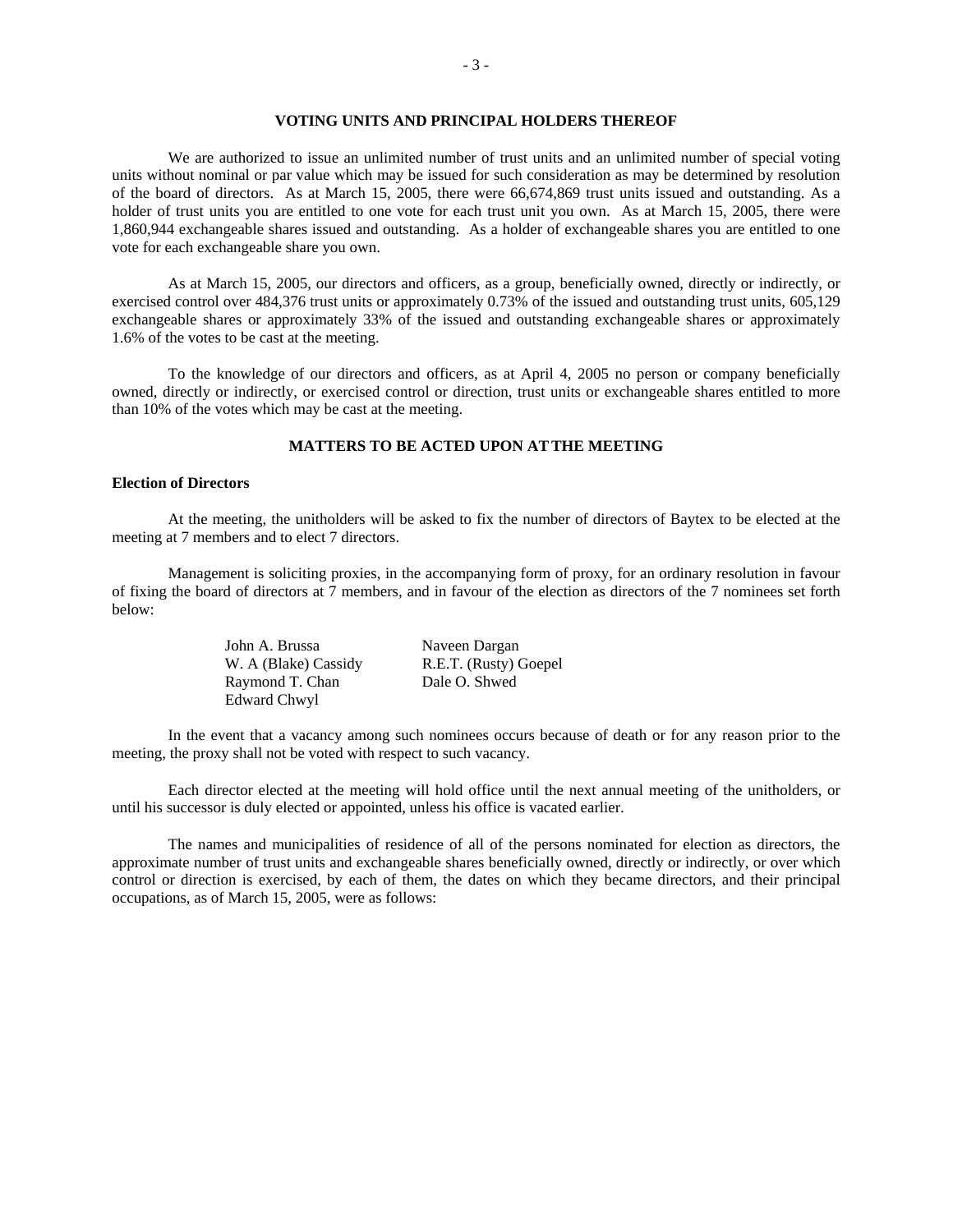| <b>Name</b>                                        | <b>Principal occupation</b>                                               | <b>Director Since</b> | Number of trust units /<br>exchangeable shares<br>beneficially owned directly or<br>indirectly or over which<br>control or direction is<br>exercised |
|----------------------------------------------------|---------------------------------------------------------------------------|-----------------------|------------------------------------------------------------------------------------------------------------------------------------------------------|
| Edward Chwyl <sup>(2)(3)</sup><br>Victoria, B.C.   | Chairman of Baytex                                                        | May 2003              | 25,000/NIL                                                                                                                                           |
| Raymond T. Chan<br>Calgary, AB                     | <b>President and Chief Executive</b><br>Officer of Baytex                 | October 1998          | 208,397/NIL                                                                                                                                          |
| W. A. Blake Cassidy <sup>(1)</sup>                 | <b>Retired Banker</b>                                                     | February 1994         | NIL/NIL                                                                                                                                              |
| John A. Brussa <sup>(2)(3)(5)</sup><br>Calgary, AB | Partner, Burnet, Duckworth &<br>Palmer LLP (law firm)                     | October 1997          | 158,320/NIL                                                                                                                                          |
| Naveen Dargan <sup>(1)(3)</sup><br>Calgary, AB     | <b>Independent Businessman</b>                                            | September 2003        | 25,000/NIL                                                                                                                                           |
| R.E.T. (Rusty) Goepel<br>Vancouver, B.C.           | Senior Vice President, Raymond<br>James Ltd. and predecessor<br>companies | Nominee               | 23,000/NIL                                                                                                                                           |
| Dale O. Shwed $(1)(2)(6)$<br>Calgary, AB           | President and Chief Executive<br>Officer of Crew Energy Inc.              | June 1993             | 110,882/605,129                                                                                                                                      |

Notes:

- (1) Member of the audit committee, which is required under the *Business Corporations Act* (Alberta).
- (2) Member of the reserves committee.
- (3) Member of the compensation committee.
- (4) Baytex does not have an executive committee.
- (5) Mr. Brussa was a director of Imperial Metals Limited, a corporation engaged in both oil and gas and mining operations, in the year prior to that corporation implementing a plan of arrangement under the *Company Act* (British Columbia) and under the *Companies' Creditors Arrangement Act* (Canada) which resulted in the separation of its two businesses and the creation of two public corporations: Imperial Metals Corporation and IEI Energy Inc. (now Rider Resources Ltd.). The plan of arrangement was completed in April 2002.
- (6) Mr. Shwed was a director of Echelon Energy Inc., a private company incorporated under the *Business Corporations Act* (Alberta). In September 1999, a receiver manager was appointed over the assets of Echelon.

The information as to voting securities beneficially owned, directly or indirectly, is based upon information furnished to us by the nominees.

## **Appointment of Auditors**

Management is soliciting proxies, in the accompanying form of proxy, in favour of the appointment of the firm of Deloitte & Touche LLP, Chartered Accountants, as our auditors, to hold office until the next annual meeting of the unitholders and to authorize the directors to fix their remuneration as such.

Fees accrued to the Trust's auditors, Deloitte & Touche LLP, for services rendered for the fiscal year 2004 are as follows: (i) for audit and related services \$254,548; (ii) for tax planning and compliance \$184,403 and (iii) \$68,935 for other consulting services.

# **Amendment to Trust Unit Rights Incentive Plan**

We have a trust unit rights incentive plan that was approved at a meeting of Baytex pursuant to which the plan of arrangement was approved from which we commenced operations. The number of rights issuable in our plan is currently fixed at 5,800,000 units. As at March 15, 2005, we have rights to acquire 3,563,720 trust units (approximately 5.34% of the currently outstanding trust units) outstanding pursuant to the plan, all having been issued since September, 2003. Since the implementation of our plan, 189,045 rights have been exercised and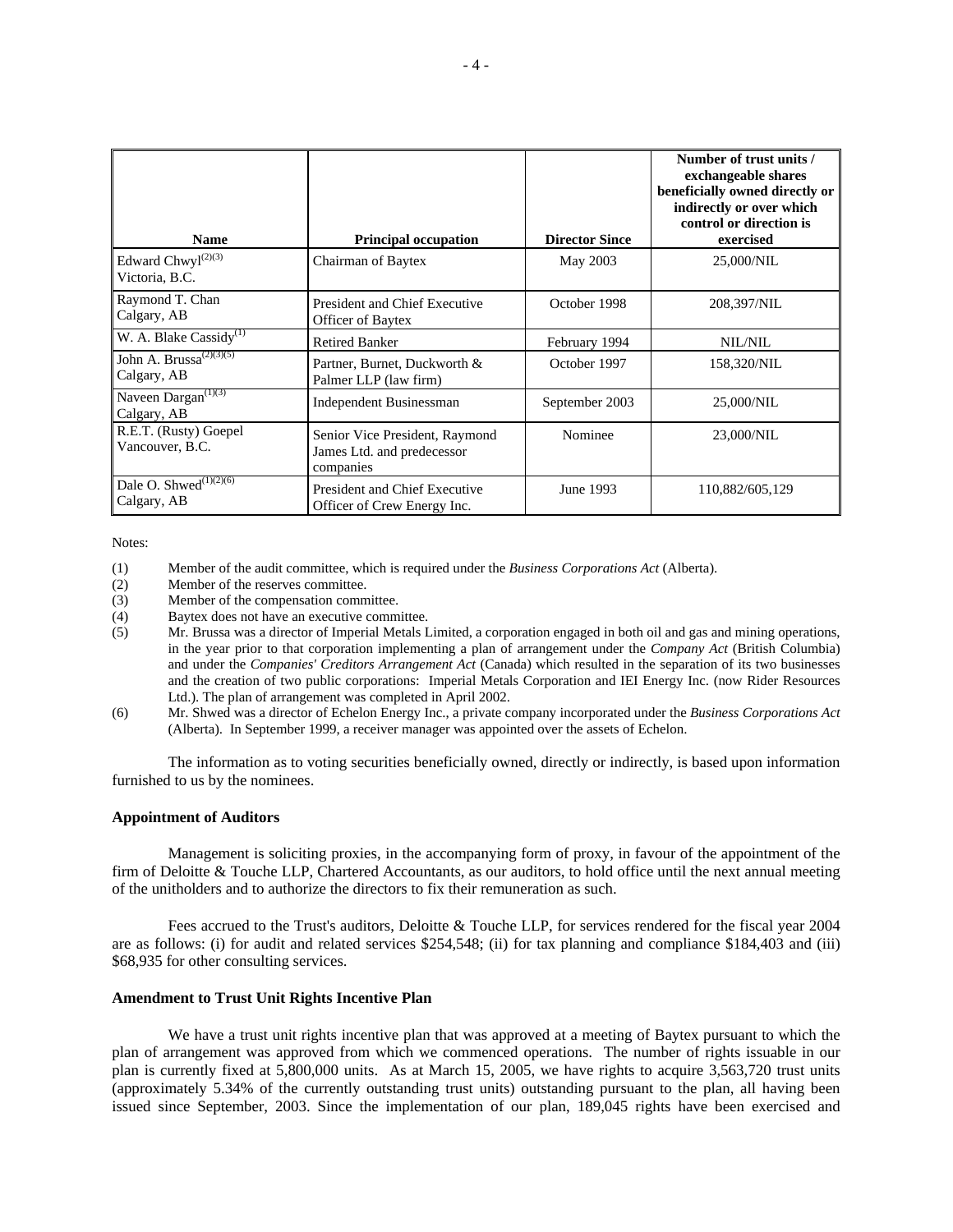622,835 rights have been cancelled resulting in an aggregate of 5,610,955 rights currently being reserved for issuance under our plan.

Effective January 1, 2005, the Toronto Stock Exchange amended its rules relating to share compensation arrangements for incentive plans. As a result of the Toronto Stock Exchange revisions to compensation arrangements for trust unit rights incentive plans, we propose to amend our trust unit rights incentive plan as follows:

- 1. delete the reference to a maximum number of trust units issuable or reserved pursuant to the plan, and provide that the maximum number of trust units issuable pursuant to the plan shall be a "rolling" maximum equal to 10% of the outstanding trust units plus the number of trust units which may be issued on the exchange of outstanding exchangeable shares. Any increase in the issued and outstanding trust units will result in an increase in the available number of trust units issuable under the plan, and any exercises of incentive rights will make new grants available under the plan effectively resulting in a re-loading of the number of rights available to grant under the plan;
- 2. amend the definition of "grant price", being the lowest price that the original exercise price of a trust unit incentive right may be issued. Currently, under our plan, the grant price of a trust unit incentive right cannot be lower than the closing price of the trust units on the Toronto Stock Exchange on the last trading day prior to the date of grant. The amended plan will specify that the grant price will be based on the volume weighted average trading price of the trust units for the 5 trading days prior to the date of grant;
- 3. in compliance with the Toronto Stock Exchange rules, amend the plan to allow for the directors by resolution to amend the plan without unitholder approval; however, the directors will not be entitled to amend a trust unit incentive right held by an insider to lower the exercise price or to extend the expiry date. Any amendments would remain subject to Toronto Stock Exchange approval. Examples of amendments that would be permitted pursuant to this approval include amendments of a "housekeeping" nature, a change to the vesting provisions of a trust unit incentive right or the plan, a change to the termination provisions of a trust unit incentive right or the plan which does not entail an extension beyond the original expiry date or the addition of a cashless exercise feature, payable in securities or cash, which provides for a full deduction of the number of underlying securities from the plan reserve. This approval would not allow the directors by resolution to increase the maximum number of trust units issuable under the plan without appropriate unitholder and Toronto Stock Exchange approval.
- 4. to amend the plan to provide that: (a) the number of trust units issuable to insiders under the plan, and any other security based compensation of the Trust, cannot exceed 10% of the issued and outstanding trust units; and (b) the number of trust unit incentive rights issued to insiders, within any one year period, under the plan and all other security based compensation arrangements of the Trust, cannot exceed 10% of the issued and outstanding trust units.

The Toronto Stock Exchange amended rules stipulate that all security based compensation arrangements, including trust unit rights incentive plans, must be approved by unitholders every 3 years. If the plan is reapproved as proposed to be amended at this meeting, it will need to be approved by unitholders again in 3 years to continue in effect past that time.

The trust unit rights incentive plan would continue to have the following features, among others:

- 1. our directors, officers, employees and consultants and other service providers, or those of our subsidiaries, are eligible to receive trust unit incentive rights under the plan;
- 2. the number of trust units issuable pursuant to the plan to non-management directors will be limited to a maximum of 1% of the total outstanding trust units;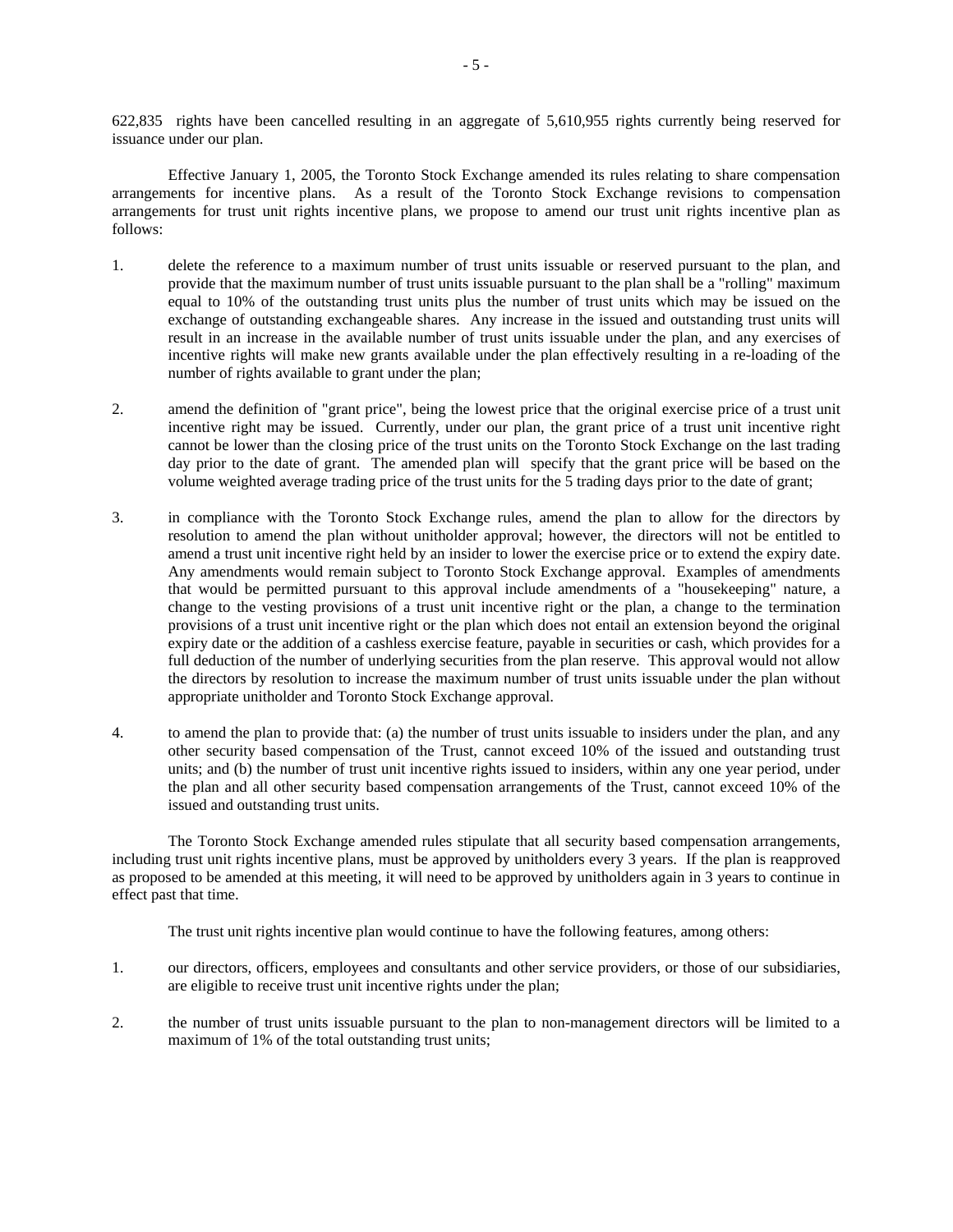- 3. the exercise price ("Exercise Price") per trust unit incentive right granted will be calculated by deducting from the grant price all monthly distributions, on a per unit basis, made by the Trust after the grant date where all such monthly distributions represent a return of more than 0.833% of the Trust's recorded cost of oil and natural gas properties less accumulated depreciation and depletion and any future income tax liability associated with such oil and natural gas properties at the end of that month. For greater certainty, where a grant date falls other than on the first day of a calendar month, the per unit amount of the distribution deducted from the grant price for that calendar month shall be pro-rated from the grant date to the end of such calendar month. In no event shall the exercise price be less than \$1.00; and
- 4. the plan is administered by the Board of Directors and the Board may establish a minimum Exercise Price and vary the vesting and expiry periods under the Plan provided that the duration of the trust unit incentive rights shall not exceed five years.

Accordingly, at the Meeting, the following ordinary resolution will be presented:

"BE IT RESOLVED, as an ordinary resolution of the unitholders of Baytex Energy Trust (the "Trust"), that:

- 1. the trust unit rights incentive plan of the Trust shall be amended and approved as described under the heading "Amendment to Trust Unit Rights Incentive Plan" in the information circular relating to this meeting; and
- 2. any one officer or director of Baytex Energy Ltd. be and is hereby authorized to execute and deliver all such agreements and documents, whether under the corporate seal or otherwise, and to take all action, as such officer or director shall deem necessary or appropriate to give effect to the foregoing resolution."

The resolution to amend our trust unit rights incentive plan must be approved by our unitholders. Pursuant to the requirements of the Toronto Stock Exchange, the foregoing resolution must be approved by a simple majority of the votes cast at the meeting by the unitholders voting in person or by proxy. Unless otherwise directed, it is the intention of our management to vote the form of proxy provided to our unitholders in favour of the foregoing resolution.

# **DIRECTORS' AND OFFICERS' COMPENSATION**

## **Compensation Committee**

The compensation committee of Baytex is composed of three members:

Edward Chwyl (Chairman) John A. Brussa Naveen Dargan

Each of these directors are independent, non-employee directors and are not eligible to participate in any of Baytex's executive compensation benefit programs but are entitled to participate in our unit rights incentive plan. Each of the members of the compensation committee currently hold trust unit incentive rights under this plan. The compensation committee met one time in 2004.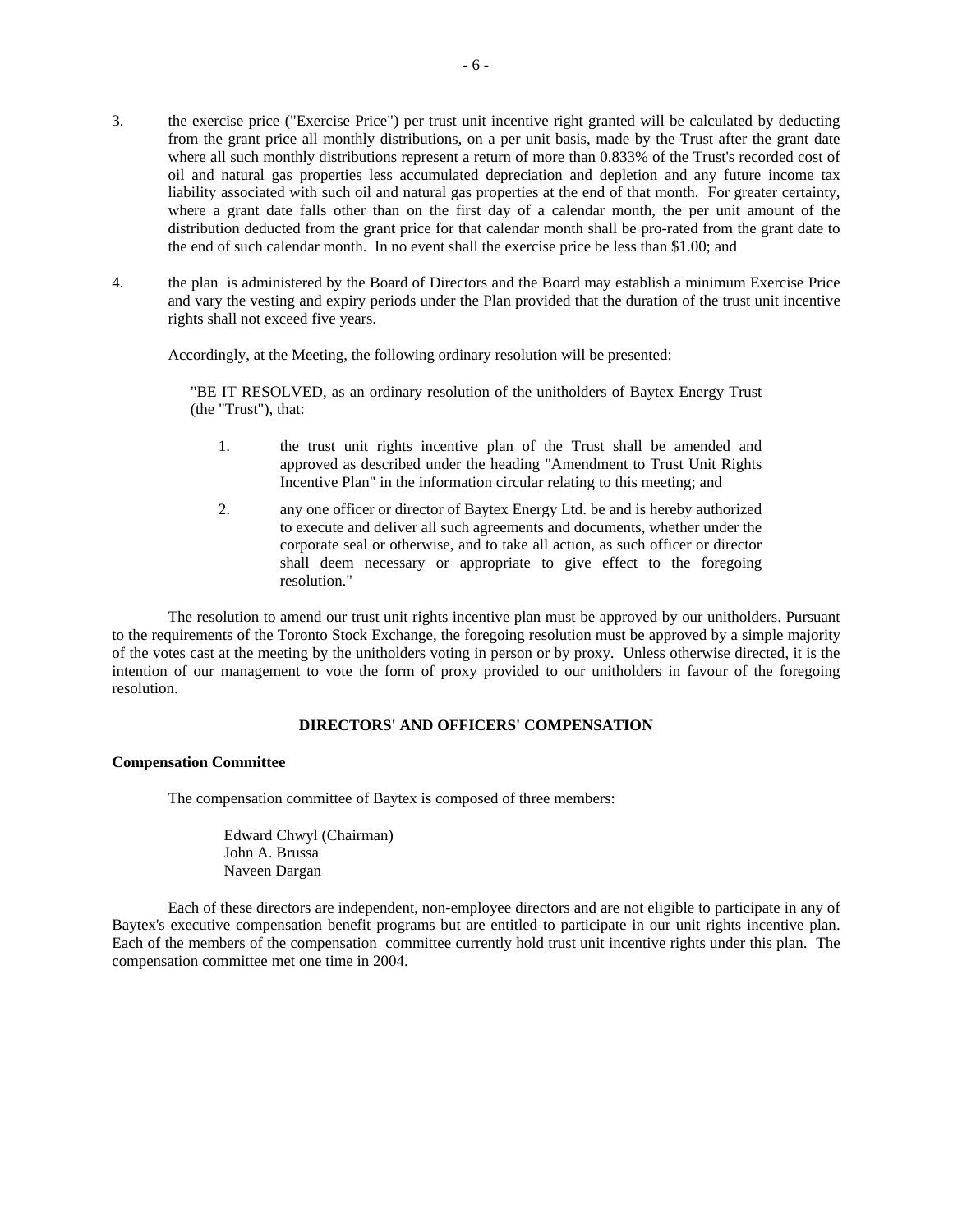# TO: The Unitholders of Baytex Energy Trust

The Committee exercises general responsibility regarding overall employee and executive compensation. It also determines the total compensation of the Chief Executive Officer of Baytex, subject to Board approval. The Committee meets at least annually with the Chief Executive Officer to review other employees' salaries but direct approval of those salaries is provided by the Board annually through the approval of the general and administrative expense budget.

The Chief Executive Officer and the Committee performs a comparative compensation analysis for its senior officers and employees on an annual basis. As part of this analysis, the Chief Executive Officer and the Committee compare Baytex's compensation to industry specific and independently compiled compensation data from a nationally recognized human resources consulting firm. This analysis ensures that the compensation paid to its officers and employees is commensurate with other Canadian oil and gas companies and energy income trusts of similar size and character. In addition, the Committee reviews the compensation structure of Baytex with respect to its senior officers to ensure that Baytex is able, and continues to be able, to attract and retain qualified and experienced individuals to its team of senior officers and to motivate these individuals to perform to the best of their ability and in the best interests of the Trust.

Executive compensation consists of essentially three components: (1) base salary, (2) bonuses and 3) trust unit incentive rights. The employment benefits offered are generally typical of those provided by companies in the oil and gas industry. Each of these compensation components is summarized in the following sections.

# *Base Salaries*

Base salaries are an important component of the overall compensation package for senior officers. It is usually the largest portion of annual compensation. The Committee ensures the base salaries for the Chief Executive Officer and for the other executive officers are comparable to the amounts paid to similar executive officers of companies of similar size and character in the oil and gas industry in Canada. As described above, the level of salaries relative to the industry is verified using independent and industry specific compensation data.

#### *Bonuses*

An annual bonus may be paid, at the end of the year, based on the Committee's subjective assessment of Baytex's general performance and the Chief Executive Officer's and the other executive officers' contribution to performance. Also, a bonus payment may be made to adjust the total cash compensation of the Chief Executive Officer or the other executive officers, as the case may be, to account for growth in the size of Baytex during the year. In effect, growth in size by Baytex during the year may have altered Baytex's peer group for comparison purposes. There is generally a direct relationship between corporate size and base salary. Baytex may use a bonus payment to increase total cash compensation in line with Baytex's peer group.

## *Long-Term Incentive Compensation*

Baytex's long-term incentive compensation program is achieved through the granting of trust unit incentive rights. The Committee believes that the granting of trust unit incentive rights serves to motivate executive officers and employees to achieve Baytex's strategic objectives, and to align the interests of executive officers and employees with the interests of the Unitholders. Trust unit incentive rights are granted with a five-year term and vest 33.33% annually.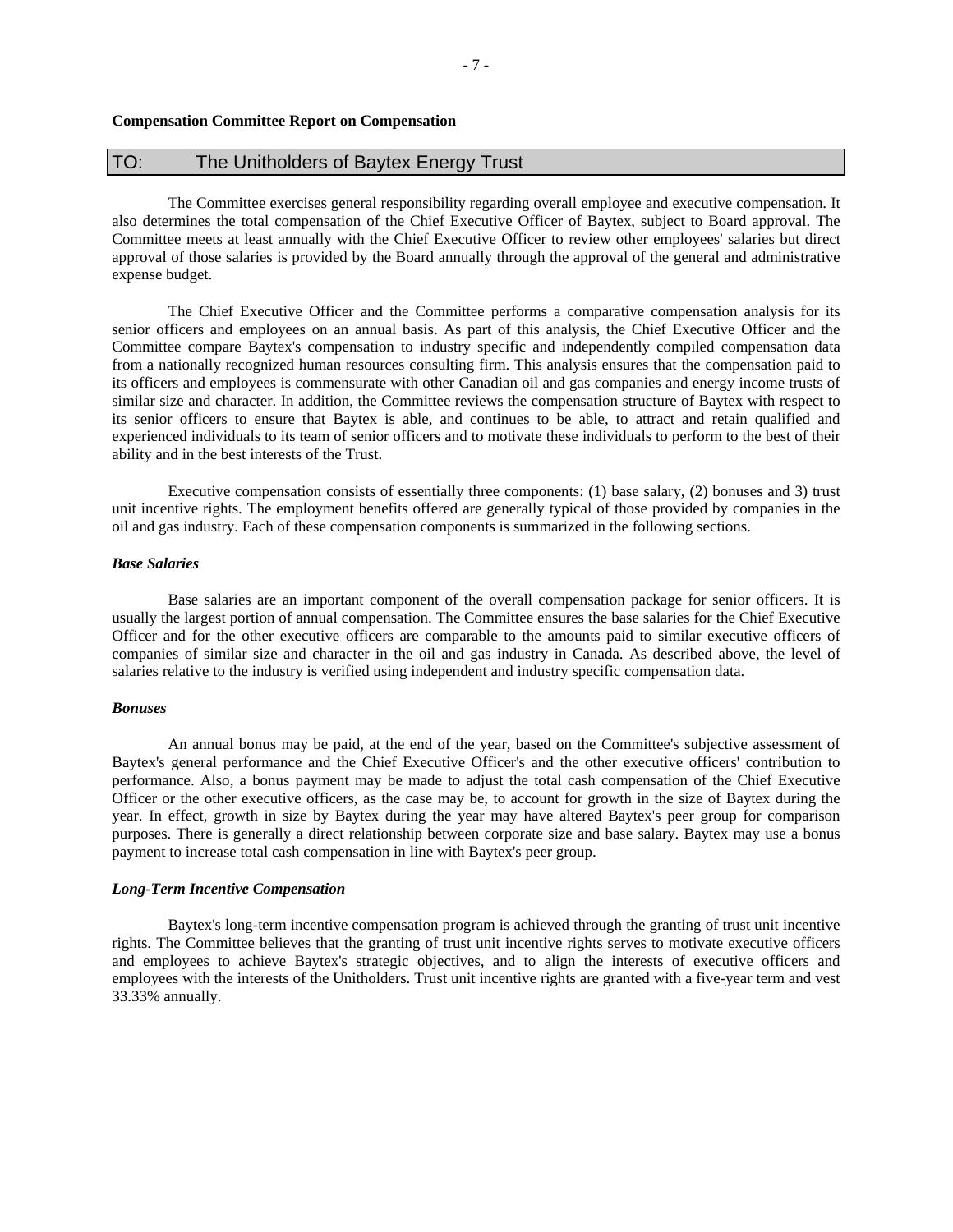# *Summary*

The compensation committee believes that long term unitholder value is enhanced by compensation based upon corporate performance achievements. Through the plans described above, a significant portion of the compensation for all employees, including executive officers, is based on corporate performance, as well as industry-competitive pay practices.

Submitted by the Compensation Committee:

Edward Chwyl (Chairman) John A. Brussa Naveen Dargan

## **Compensation of Named Executive Officers**

The following table sets forth information concerning the compensation paid to our Chief Executive Officer, Chief Financial Officer and the next four highest paid executive officers for the years ended December 31, 2004, 2003 and 2002.

|                                  |                       |                                            |                            | Long-term compensation                             |                                                                       |                                                                 |                                  |                                  |
|----------------------------------|-----------------------|--------------------------------------------|----------------------------|----------------------------------------------------|-----------------------------------------------------------------------|-----------------------------------------------------------------|----------------------------------|----------------------------------|
|                                  |                       |                                            | <b>Annual compensation</b> |                                                    |                                                                       | <b>Awards</b>                                                   | <b>Payouts</b>                   |                                  |
| Name and principal<br>position   | <b>Fiscal</b><br>vear | <b>Salary</b><br>$\left( \text{\$}\right)$ | <b>Bonus</b><br>\$)        | Other annual<br>compensation <sup>(1)</sup><br>\$) | <b>Securities</b><br>under<br>options<br>granted <sup>(2)</sup><br>#) | <b>Securities</b><br>subject to<br>resale<br>restriction<br>\$) | <b>LTIP</b><br>payouts<br>$($ \$ | All other<br>compensation<br>\$) |
| Raymond T. Chan <sup>(3)</sup>   | 2004                  | 375,000                                    | 320,000                    | <b>NIL</b>                                         | 120,000                                                               | N/A                                                             | N/A                              | $718,125^{(8)}$                  |
| President and Chief              | 2003                  | 300,000                                    | 250,000                    | <b>NIL</b>                                         | 350,000                                                               | N/A                                                             | N/A                              | <b>NIL</b>                       |
| <b>Executive Officer</b>         | 2002                  | 250,000                                    | 250,000                    | <b>NIL</b>                                         | 300,000                                                               | N/A                                                             | N/A                              | <b>NIL</b>                       |
| Daniel G. Belot <sup>(4)</sup>   | 2004                  | 190,000                                    | 50,000                     | <b>NIL</b>                                         | 25,000                                                                | N/A                                                             | N/A                              | NIL                              |
| Vice President, Finance          | 2003                  | 185,000                                    | 25,000                     | <b>NIL</b>                                         | 175,000                                                               | N/A                                                             | N/A                              | <b>NIL</b>                       |
| and Chief Financial              | 2002                  | N/A                                        | N/A                        | N/A                                                | N/A                                                                   | N/A                                                             | N/A                              | N/A                              |
| Officer                          |                       |                                            |                            |                                                    |                                                                       |                                                                 |                                  |                                  |
| Anthony W. Marino <sup>(5)</sup> | 2004                  | 275,000                                    | 40,000                     | <b>NIL</b>                                         | 240,000                                                               | N/A                                                             | N/A                              | <b>NIL</b>                       |
| <b>Chief Operating Officer</b>   | 2003                  | N/A                                        | N/A                        | N/A                                                | N/A                                                                   | N/A                                                             | N/A                              | N/A                              |
|                                  | 2002                  | N/A                                        | N/A                        | N/A                                                | N/A                                                                   | N/A                                                             | N/A                              | N/A                              |
| Richard W. Naden <sup>(6)</sup>  | 2004                  | 215,000                                    | <b>NIL</b>                 | <b>NIL</b>                                         | <b>NIL</b>                                                            | N/A                                                             | N/A                              | 1,000,000                        |
| Vice President Engineering       | 2003                  | 196,667                                    | 75,000                     | <b>NIL</b>                                         | 175,000                                                               | N/A                                                             | N/A                              | <b>NIL</b>                       |
| and Operations                   | 2002                  | 180,000                                    | 45,000                     | NIL                                                | 45,000                                                                | N/A                                                             | N/A                              | <b>NIL</b>                       |
| Randal J. Best $(7)$             | 2004                  | 210,000                                    | 150,000                    | <b>NIL</b>                                         | 75,000                                                                | N/A                                                             | N/A                              | <b>NIL</b>                       |
| Vice President.                  | 2003                  | 200,000                                    | 40,000                     | <b>NIL</b>                                         | 175,000                                                               | N/A                                                             | N/A                              | <b>NIL</b>                       |
| Corporate Development            | 2002                  | <b>NA</b>                                  | <b>NA</b>                  | <b>NA</b>                                          | NA                                                                    | N/A                                                             | N/A                              | <b>NA</b>                        |
| Ralph W. Gibson                  | 2004                  | 195,000                                    | 100,000                    | NIL                                                | 50,000                                                                | N/A                                                             | N/A                              | $268,300^{(8)}$                  |
| Vice President, Marketing        | 2003                  | 185,000                                    | 80,000                     | <b>NIL</b>                                         | 175,000                                                               | N/A                                                             | N/A                              | <b>NIL</b>                       |
|                                  | 2002                  | 160,000                                    | 50,000                     | NIL                                                | 75,000                                                                | N/A                                                             | N/A                              | <b>NIL</b>                       |

Notes:

(1) The value of perquisites and other personal benefits received by the named executive officers is not greater than 10% of the total salary and bonus or \$50,000 for the period.

(2) For 2002 the securities under options granted relates to Baytex prior to the plan of arrangement and for 2003 and 2004 the securities under options granted relates to Baytex Energy Trust.

(3) Mr. Chan became the President and Chief Executive Officer of Baytex in September 2003 upon completion of the plan of arrangement. Prior thereto, he was the Senior Vice President and Chief Financial Officer.

(4) Mr. Belot became the Vice President, Finance and Chief Financial Officer of Baytex in September, 2003.

(5) Mr. Marino became the Chief Operating Officer in November, 2004.

(6) Mr. Naden ceased to be Vice President Engineering and Operations in June 2004.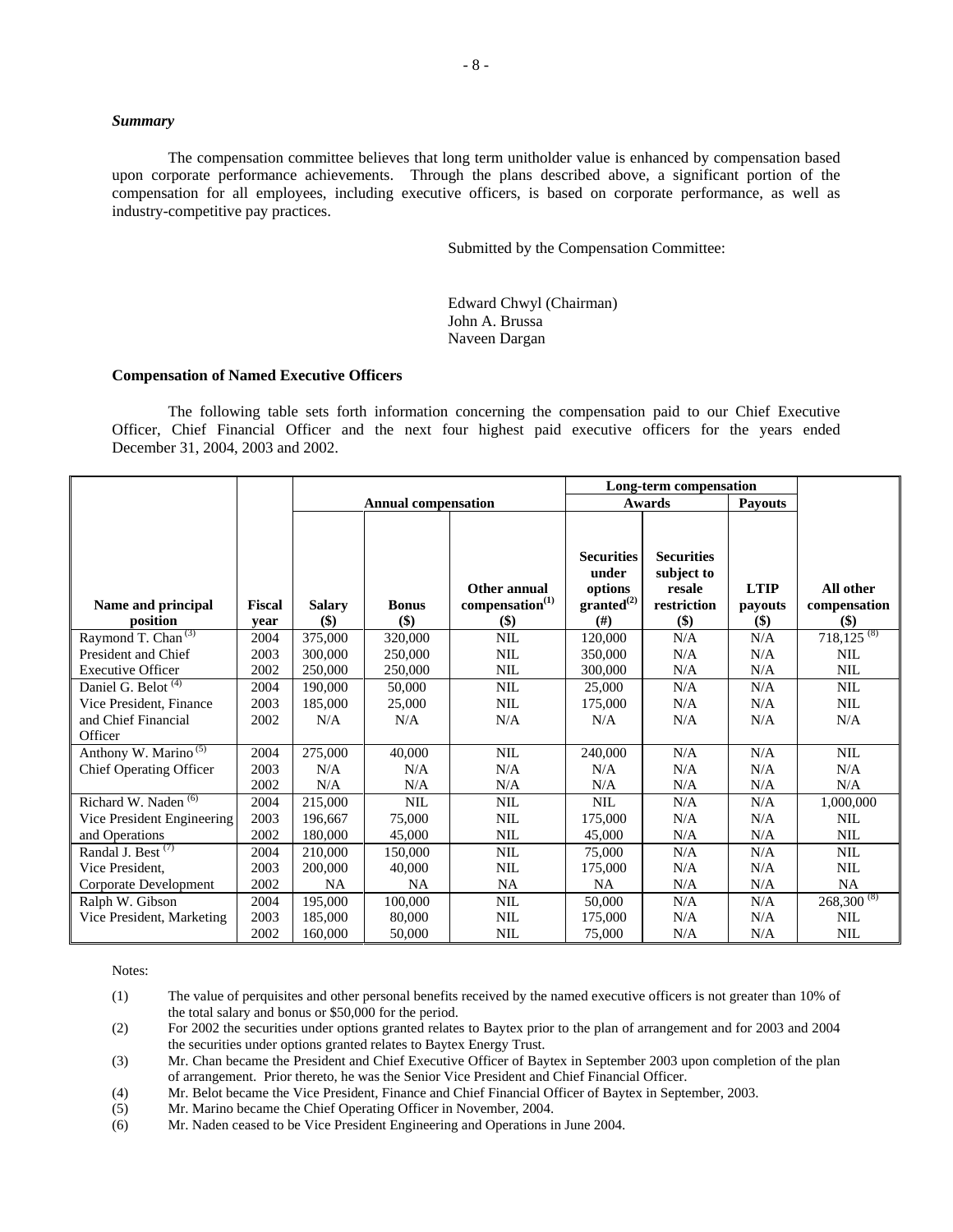- (7) Mr. Best became the Vice President, Corporate Development in September, 2003.
- (8) Amount paid in accordance with employment retention arrangement pursuant to the plan of arrangement effective September 2, 2003.

# **Trust Unit Rights Granted During the Year Ended December 31, 2004**

The following table sets forth details with respect to all rights granted under the trust unit rights incentive plan to our Chief Executive Officer, our Chief Financial Officer and the next four highest paid executive officers during 2004.

|                   | <b>Securities</b><br>under<br>rights<br>granted | Percentage of total<br>rights<br>granted to<br>employees in 2004 | <b>Exercise or</b><br>base price | Market value<br>of securities<br>underlying rights<br>on date of grant |                        |
|-------------------|-------------------------------------------------|------------------------------------------------------------------|----------------------------------|------------------------------------------------------------------------|------------------------|
| <b>Name</b>       | $^{(#)}$                                        | $(\%)$                                                           | (\$/security)                    | (\$/security)                                                          | <b>Expiration Date</b> |
| Raymond T. Chan   | 120,000                                         | 9.25                                                             | \$12.75                          | \$12.75                                                                | Dec. 13/2009           |
| Daniel G. Belot   | 25,000                                          | 1.93                                                             | \$12.75                          | \$12.75                                                                | Dec. 13/2009           |
| Anthony W. Marino | 240,000                                         | 18.50                                                            | \$12.00                          | \$12.00                                                                | Sept. 7, 2009          |
| Richard W. Naden  | <b>NIL</b>                                      | <b>NIL</b>                                                       | N/A                              | N/A                                                                    | N/A                    |
| Randal J. Best    | 75,000                                          | 5.78                                                             | \$12.75                          | \$12.75                                                                | Dec. 13/2009           |
| Ralph W. Gibson   | 50,000                                          | 3.86                                                             | \$12.75                          | \$12.75                                                                | Dec. 13/2009           |

The above rights to acquire trust units were granted pursuant to the trust unit rights incentive plan. The first 33.33% of the rights are exercisable one year from the date of grant and the remainder are exercisable at the rate of 33.33% each year thereafter. Rights expire five years after their date of grant.

#### **Equity Compensation Plan Information**

The following table outlines the number of trust units issuable upon the exercise of outstanding rights, the weighted average exercise price of outstanding rights and the number of trust units available for future issuance under the plan as at March 15, 2005.

|                                  | # of trust units to be issued<br>upon exercise of<br>outstanding rights | Weighted-average exercise<br>price of outstanding rights | # of available trust units<br>available for future issuance<br>under the plan |
|----------------------------------|-------------------------------------------------------------------------|----------------------------------------------------------|-------------------------------------------------------------------------------|
| Trust units under Trust Unit     | 3,563,720                                                               | \$9.44                                                   | 2,047,235                                                                     |
| Rights Incentive Plan            |                                                                         |                                                          |                                                                               |
| approved by unitholders $^{(1)}$ |                                                                         |                                                          |                                                                               |
| Trust units under Trust Unit     | N/A                                                                     | N/A                                                      | N/A                                                                           |
| Rights Incentive Plan not        |                                                                         |                                                          |                                                                               |
| approved by unitholders          |                                                                         |                                                          |                                                                               |

Note:

(1) A fixed number of trust units under our plan has been approved by unitholders. However, unitholders are being asked to approve certain amendments to our plan to provide for a "rolling" plan. See "Amendment to Trust Units Rights Incentive Plan" above.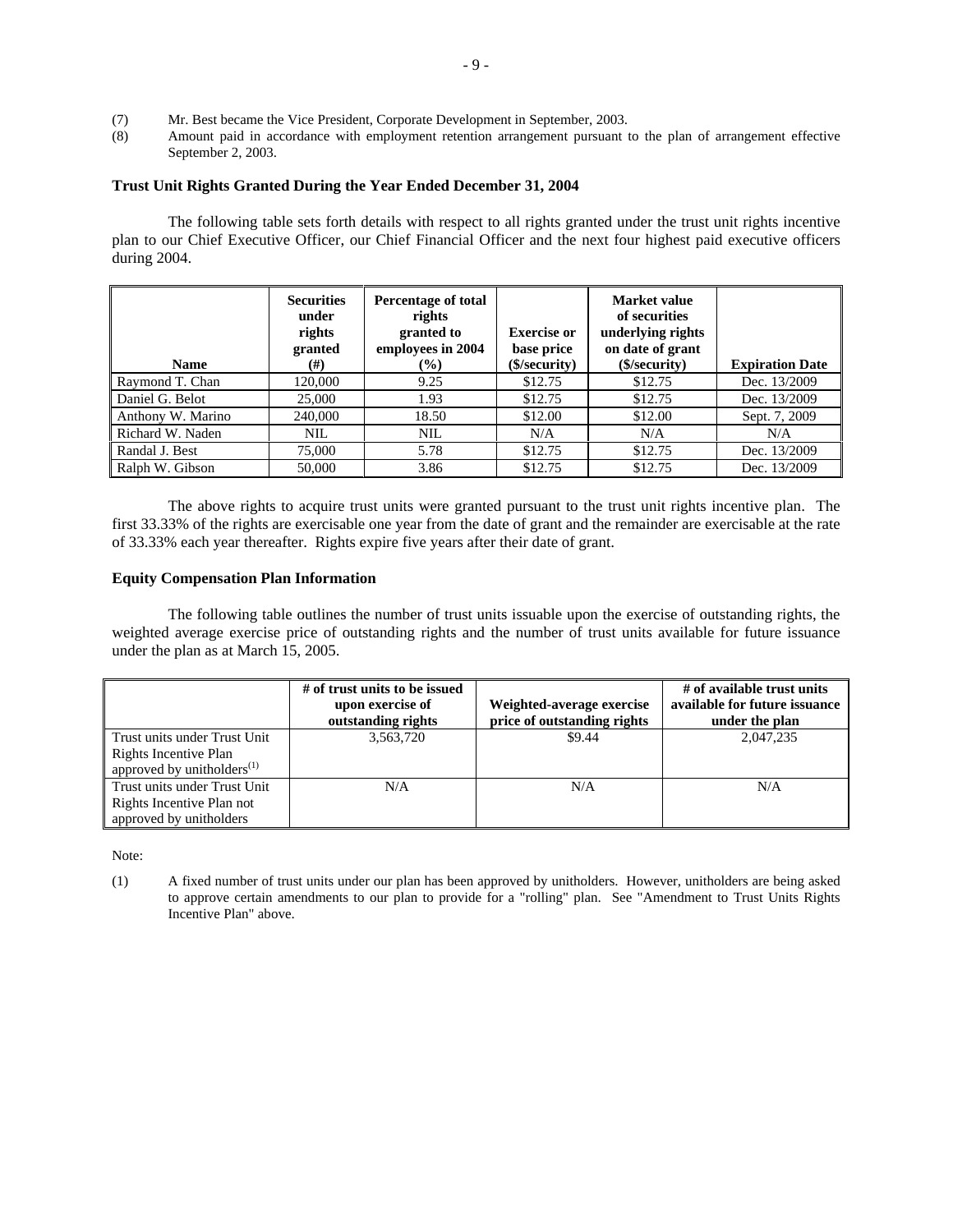# **Trust Units Rights exercises during the Year Ended December 31, 2004 and Year End Rights Values**

The following table sets forth with respect to our Chief Executive Officer, our Chief Financial Officer and the next four highest paid executive officers, the number of rights exercised and the number of unexercised rights and the value of in-the-money rights based upon the closing price of the trust units of \$12.77 on December 31, 2004.

| <b>Name</b>       | <b>Securities</b><br>acquired<br>on exercise<br>$^{(#)}$ | Aggregate<br>value<br>realized<br>\$) | <b>Unexercised incentive</b><br>rights at year-end<br>(#)<br>exercisable / unexercisable | Value of unexercised<br>in-the-money incentive<br>rights at year-end <sup>(1)</sup><br>exercisable / unexercisable |
|-------------------|----------------------------------------------------------|---------------------------------------|------------------------------------------------------------------------------------------|--------------------------------------------------------------------------------------------------------------------|
| Raymond T. Chan   | <b>NIL</b>                                               | <b>NIL</b>                            | 116,666/353,334                                                                          | 487,667/977,733                                                                                                    |
| Daniel G. Belot   | NIL                                                      | <b>NIL</b>                            | 58,333/141,667                                                                           | 246,167/492,833                                                                                                    |
| Anthony W. Marino | NIL                                                      | <b>NIL</b>                            | NIL/240,000                                                                              | NIL/285.600                                                                                                        |
| Richard W. Naden  | <b>NIL</b>                                               | <b>NIL</b>                            | NIL / NIL                                                                                | NIL/NIL                                                                                                            |
| Randal J. Best    | <b>NIL</b>                                               | <b>NIL</b>                            | 58,333/191,667                                                                           | 315,583/632,667                                                                                                    |
| Ralph W. Gibson   | NIL                                                      | <b>NIL</b>                            | 58.333/166.667                                                                           | 243,833/488,667                                                                                                    |

Note:

(1) After giving effect to the adjustment to the exercise price of the rights held by the named executive officer in accordance with out trust unit incentive plan as at December 31, 2004.

# *Retirement Plans*

We have no retirement plans for our employees.

#### *Employment Agreement and Change of Control Agreements*

Baytex has entered into an employment agreement with Mr. Chan which provides that in the event that the executive's employment with Baytex is terminated without cause or upon a change of control of Baytex as defined in the agreement, and subject to certain conditions being met, Mr. Chan may receive a payment equal to 30 months salary, a bonus consideration and other employment benefits. Baytex has also entered into change of control agreements with the other officers. The agreements provide that in the event of a change of control of Baytex as defined, and subject to certain conditions being met, the officers may receive payments equal to 24 months salary, a bonus consideration and other employment benefits

In addition, the employment agreements and change of control agreements allow for the acceleration of unvested and unexercised trust unit incentive rights. These rights may be exercised for a period of 30 days following the date of termination of employment.

#### *Compensation of Directors*

Unrelated directors, other than the Chairman, receive an annual retainer of \$15,000 plus a fee of \$1,000 per meeting attended. The Chairman receives an annual retainer of \$25,000 plus a fee of \$1,000 per meeting attended. Director fees are paid on a quarterly basis.

During 2004, the unrelated directors were also granted trust unit incentive rights as follows: Mr. Brussa - 10,000 trust unit incentive rights; Mr. Shwed - 10,000 trust unit incentive rights; Mr. Cassidy - 10,000 trust unit incentive rights; Mr. Chwyl - 15,000 trust unit incentive rights; and Mr. Dargan - 10,000 trust unit incentive rights.

#### *Liability Insurance of Directors and Officers*

We maintain directors' and officers' liability insurance coverage for losses to Baytex if it is required to reimburse directors and officers, where permitted, and for direct indemnity of directors and officers where corporate reimbursement is not permitted by law. This insurance protects us against liability (including costs), subject to standard policy exclusions, which may be incurred by directors and/or officers acting in such capacity for Baytex.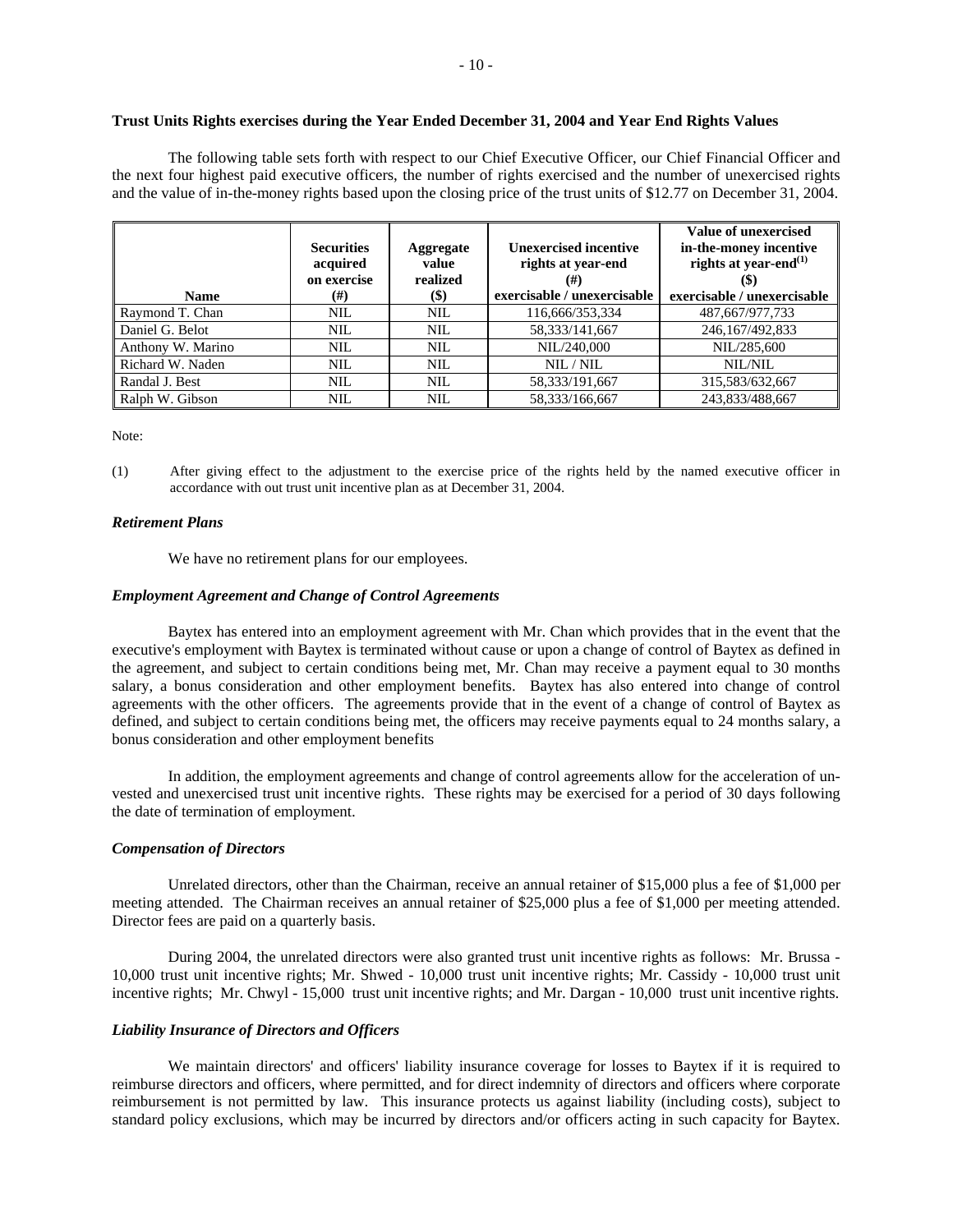All of our directors and officers are covered by the policy and the amount of insurance applies collectively to all. The cost of this insurance is \$404,250 per annum.

#### **Performance Graph**

The Trust began trading on the Toronto Stock Exchange on September 8, 2003. The following graph illustrates changes from September 8, 2003 to December 31, 2004, in our cumulative unitholder return, assuming an initial investment of \$100 in trust units in 2003, compared to the S&P/TSX Composite Index, the TSX and Oil & Gas Producers Index and the S&P/TSX Capped Energy Trust Index, with all dividends and distributions reinvested.



|                                                  | Sept. 8, 2003 | Dec. 31, 2003 | Dec. 31, 2004 |
|--------------------------------------------------|---------------|---------------|---------------|
| <b>Baytex Energy Trust</b>                       | 100           | 109.14        | 145.89        |
| S&P/TSX Composite Index <sup>(1)</sup>           | 100           | 108.32        | 124.01        |
| S&P/TSX Capped Energy Trust Index <sup>(2)</sup> | 100           | 116.26        | 151.74        |

Notes:

(1) The S&P/TSX Composite Index was previously called the TSE 300 Index.

(2) The S&P/TSX Capped Energy Trust Index was previously called the S&P/TSX Canadian Energy Trust Index.

# **STATEMENT OF CORPORATE GOVERNANCE PRACTICES**

#### **Corporate Governance**

In 1995, The Toronto Stock Exchange Committee on Corporate Governance in Canada issued a report (the "TSE Report") which included guidelines for effective corporate governance. These guidelines deal with the constitution of boards of directors and board committees, their functions, their independence from management and other means of addressing corporate governance practices. The Toronto Stock Exchange has, in accordance with the recommendations contained in the TSE Report, imposed a disclosure requirement on every Toronto Stock Exchange listed company incorporated in Canada to disclose on an annual basis its approach to corporate governance with reference to the guidelines set out in the TSE Report.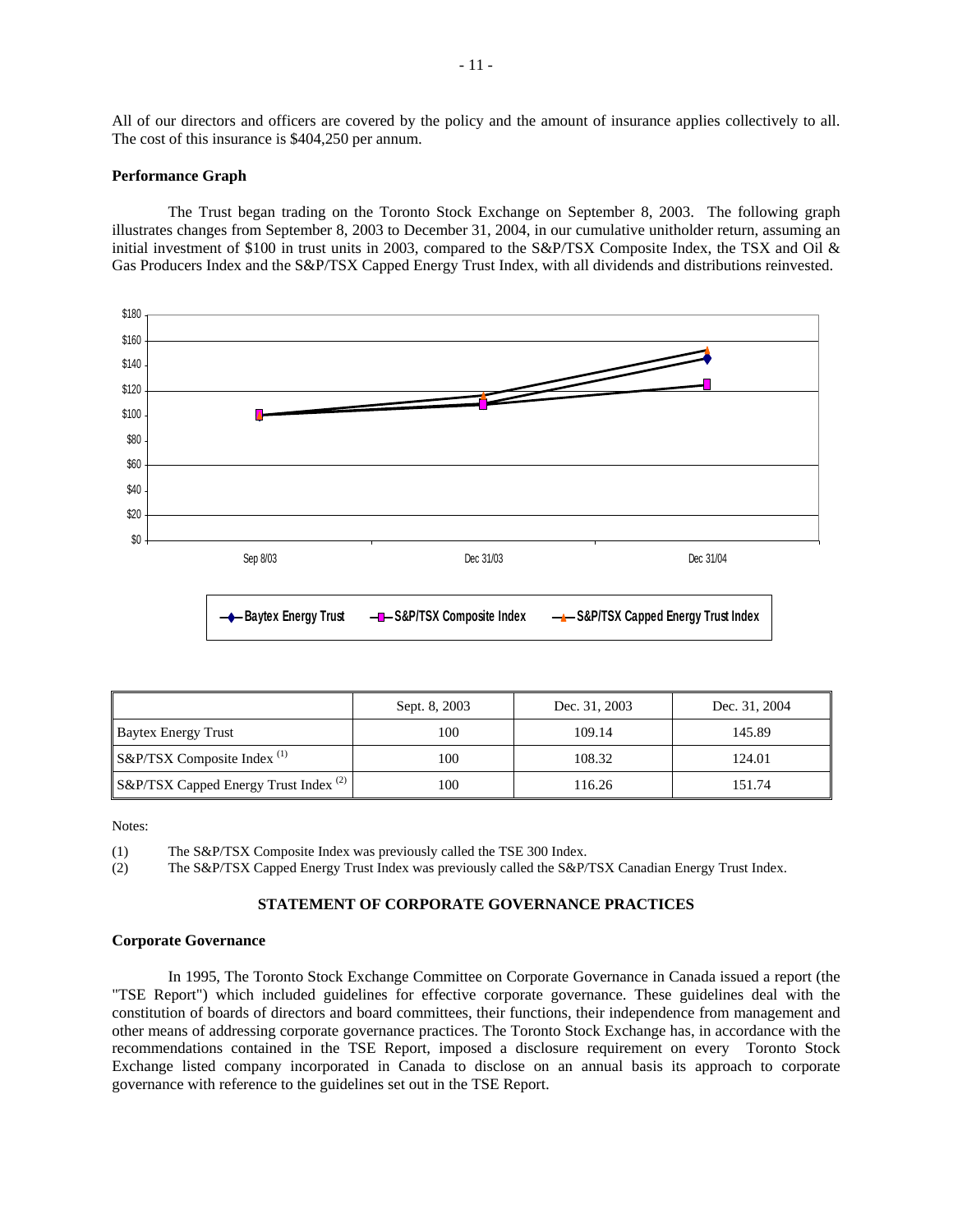Regulatory changes that have or will occur as a result of the enactment of the Sarbanes-Oxley Act 2002 in the United States and proposed changes to the Toronto Stock Exchange Corporate Governance Guidelines are continually monitored by the Board and the Board will take appropriate action as regulatory changes occur. Listed below are the current Toronto Stock Exchange guidelines and a brief discussion of Baytex's compliance with each guideline.

1. *The board of directors should explicitly assume responsibility for stewardship of Baytex, and specifically for: (a) adoption of a strategic planning process, (b) identification of principal risks and ensuring the implementation of appropriate systems to manage these risks, (c) succession planning, including appointing, training and monitoring senior management, (d) communications policy for Baytex, and (e) integrity of Baytex's internal control and management information systems.* 

The Board has statutory responsibility to oversee the conduct of the business of Baytex and to supervise management which is responsible for the day-to-day conduct of the business of Baytex. The Board's fundamental objectives are to enhance and preserve long-term value in the trust units and to ensure Baytex meets its obligations on an ongoing basis. While the Board has delegated the responsibility for day-to-day management of Baytex to the management team, the Board has implicitly and explicitly acknowledged its responsibility for the stewardship of Baytex including the following:

- (a) The Board meets quarterly to review and provide guidance to Baytex's senior executives on development and progress of Baytex's strategic plans and operating budgets.
- (b) The Board has identified Baytex's principal business risks and has developed a number of key strategies to protect Baytex from these risks and to help senior executives monitor these risks.
- (c) A Compensation Committee entirely made up of outside Board members annually reviews the performance of the Chief Executive Officer and other senior executives based on the performance of Baytex. Succession planning is the responsibility of this Committee.
- (d) The Board has discussed and considered how the Trust communicates with Unitholders and the public. The Board reviews all of the Trust's communications to Unitholders and to the public.
- (e) The Board, directly and through its Audit Committee, assesses the integrity of the Trust's internal control and management information systems.
- 2. *Majority of directors should be "unrelated" (free from conflicting interest).*

The Board comprises six members, five of whom are unrelated directors and one of whom is a senior executive of Baytex. As a result, a majority of the members of the Board are unrelated members. The Trust does not have a significant Unitholder with the ability to exercise a majority of the votes for the election of directors.

3. *Disclose for each director whether he or she is related, and how that conclusion was reached. The Board is made up of:* 

| John A. Brussa     | unrelated                                        |
|--------------------|--------------------------------------------------|
| W.A. Blake Cassidy | unrelated                                        |
| Raymond T. Chan    | related as President and Chief Executive Officer |
| Edward Chwyl       | unrelated                                        |
| Naveen Dargan      | unrelated                                        |
| Dale O. Shwed      | unrelated                                        |

4. *Appointment of a committee responsible for appointment/assessment of directors and that is comprised exclusively of outside (i.e., non-management) directors, a majority of whom are unrelated directors.* 

Due to the size of the Board, the responsibility for recruitment for the Board has fallen on the Compensation Committee and the Chief Executive Officer and is discussed with other Board members prior to any nominations being made.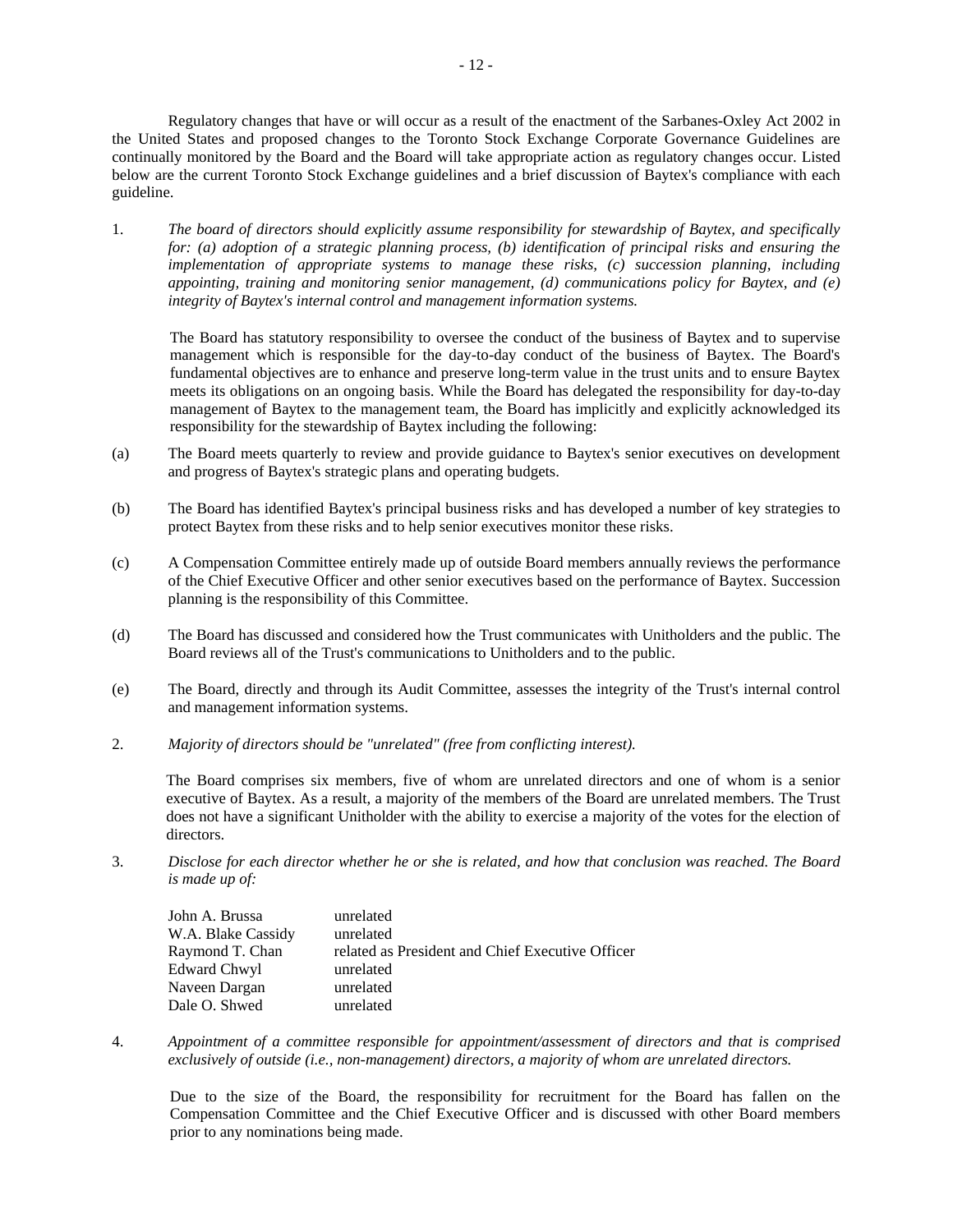5. *Implement a process for assessing the effectiveness of the Board as a whole and its committees and individual directors.* 

The Board continually evaluates the effectiveness of itself. Due to the size of the Board, a separate committee has not been organized to fulfill this function.

6. *Provide orientation and education programs for new directors.* 

Existing Board members historically have provided orientation and education to new members on an informal basis. The Board believes that the procedures referred to in items 4 and 5 above and in this item have proven to be a practical and effective approach to these governance issues in light of Baytex's particular circumstances, including the relatively small size of the Board, the size of Baytex and the nature and scope of Baytex's business and operations and the expertise of Board members.

7. *Consider the size of the Board of Directors, and the impact of the number on the Board's effectiveness.* 

Historically, the Board has felt that, due to the size and maturity of Baytex, the current number of Board members is adequate to provide the appropriate level of skill mix to guide Baytex. The size and make-up of the Board is continually being monitored by the existing Board members and such members have decided to add an additional independent director.

8. *The Board should review the adequacy and form of the compensation of directors to ensure compensation realistically reflects responsibilities and risks involved.* 

The Board, through its Compensation Committee, periodically reviews the adequacy and form of directors' compensation.

9. *Committees of the Board should generally be composed of outside directors, a majority of whom are unrelated, although some committees, such as the executive committee, may include one or more inside directors.* 

The Committees established by the Board are composed as follows:

| Committee    | <b>Related Directors</b> | <b>Unrelated Directors</b> |
|--------------|--------------------------|----------------------------|
| Audit        | $\overline{\phantom{a}}$ |                            |
| Compensation | -                        |                            |
| Reserves     | -                        |                            |

10. *The Board should expressly assume responsibility for, or assign to a committee of directors, the general responsibility for developing Baytex's approach to governance issues.* 

The Board as a whole is responsible for Baytex's response to, and implementation of, the governance guidelines. The Board discharges that responsibility through consideration and review of Baytex's corporate governance principles and bringing forth proposals regarding any changes necessary to respond to changes in the governance guidelines.

11. *The Board should define limits to management's responsibilities by developing mandates for: (a) the Board and the Chief Executive Officer of Baytex and (b) the corporate objectives for which the Chief Executive Officer is responsible.* 

To date, Baytex has not developed position descriptions for the Board or the Chief Executive Officer. The Board currently sets Baytex's annual objectives which become the objectives against which the Chief Executive Officer's performance is measured.

12. *Establish procedures to enable the Board to function independently of management.* 

With the Board consisting of both related and unrelated directors, the Board has not been able to function totally independent of executive management. However, in matters that require independence of the Board from management, only the unrelated Board members take part in the decision-making responsibilities and evaluations.